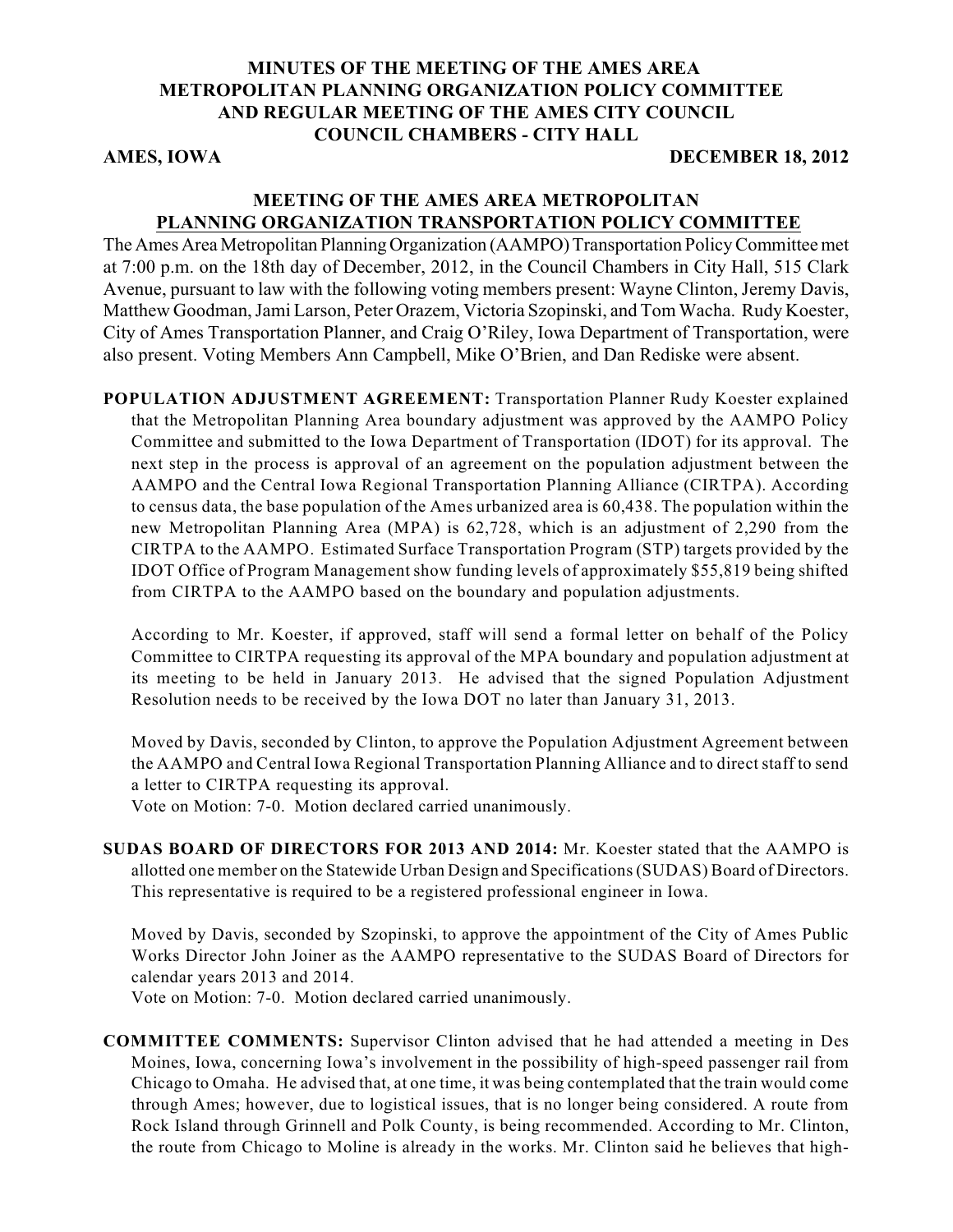speed passenger rail could have a tremendous implication on Iowa. Partnerships between the rail system and other agencies to riders to the depots are being considered, and Mr. Clinton felt that perhaps HIRTA and CyRide might be interested. As the representative for Iowa counties, Mr. Clinton agreed to keep the AAMPO Policy Committee informed of any new developments.

**ADJOURNMENT:** Moved by Davis, seconded by Szopinski, to adjourn the AAMPO meeting at 7:20 p.m.

Vote on Motion: 7-0. Motion declared carried unanimously.

# **MINUTES OF THE REGULAR CITY COUNCIL MEETING**

Mayor Pro-Tem Larson called the Regular Meeting of the Ames City Council to order at 7:22 p.m. with Davis, Goodman, Orazem, Szopinski, and Wacha present. *Ex officio* Member Sawyer Baker was also present. Mayor Ann Campbell was absent.

Mr. Larson noted that the Council was working off an Amended Agenda: Item 21b, preliminary plans and specifications for the 2012/13 West Lincoln Way Intersection Improvements, had been removed.

**CONSENT AGENDA:** Council Member Wacha asked that Item No. 6 be pulled for separate discussion. Also, Item No. 7 was pulled for separate discussion at the request of Council Member Goodman.

Moved by Goodman, seconded by Davis, to approve the following items on the Consent Agenda:

- 1. Motion approving payment of claims
- 2. Motion approving Minutes of Regular Meeting of December 11, 2012
- 3. RESOLUTION NO. 12-633 approving designation of City representatives to Central Iowa Regional Transportation Planning Alliance (CIRTPA)
- 4. RESOLUTION NO. 12-634 setting date of public hearing on vacation of utility easements at 218- 5th Street
- 5. RESOLUTION NO. 12-635 approving proposed revision to Purchasing Policies regarding bid threshold limits
- 6. RESOLUTION NO. 12-638 approving contract with URS Corporation to conduct an analysis of CyRide's Orange Route
- 7. RESOLUTION NO. 12-639 approving Construction Testing Contract with Allender Butzke Engineers, Inc., of Urbandale, Iowa, in an amount not to exceed \$94,423.10 for Ames Public Library
- 8. RESOLUTION NO. 12-640 approving Change Order No. 1 with Terracon Consultants, Inc., for Ames Public Library Renovation and Expansion Project
- 9. RESOLUTION NO. 12-641 approving contract and bond for Ames Public Library Renovation and Expansion Project
- 10. RESOLUTION NO. 12-642 accepting completion of landscaping improvements required as a condition of Site Plan approval and releasing security for LaVerne Apartments, 919 S. 16<sup>th</sup> Street Roll Call Vote: 6-0. Resolutions declared adopted unanimously, signed by the Mayor, and hereby made a portion of these Minutes.
- **FINANCIAL ASSISTANCE FOR WEBFILINGS, LLC:** Council Member Wacha advised that he had asked to discuss this item separately so that he could abstain from voting due to a conflict of interest. Council Member Goodman said he would like to have City Manager Steve Schainker provide a description of the assistance being requested.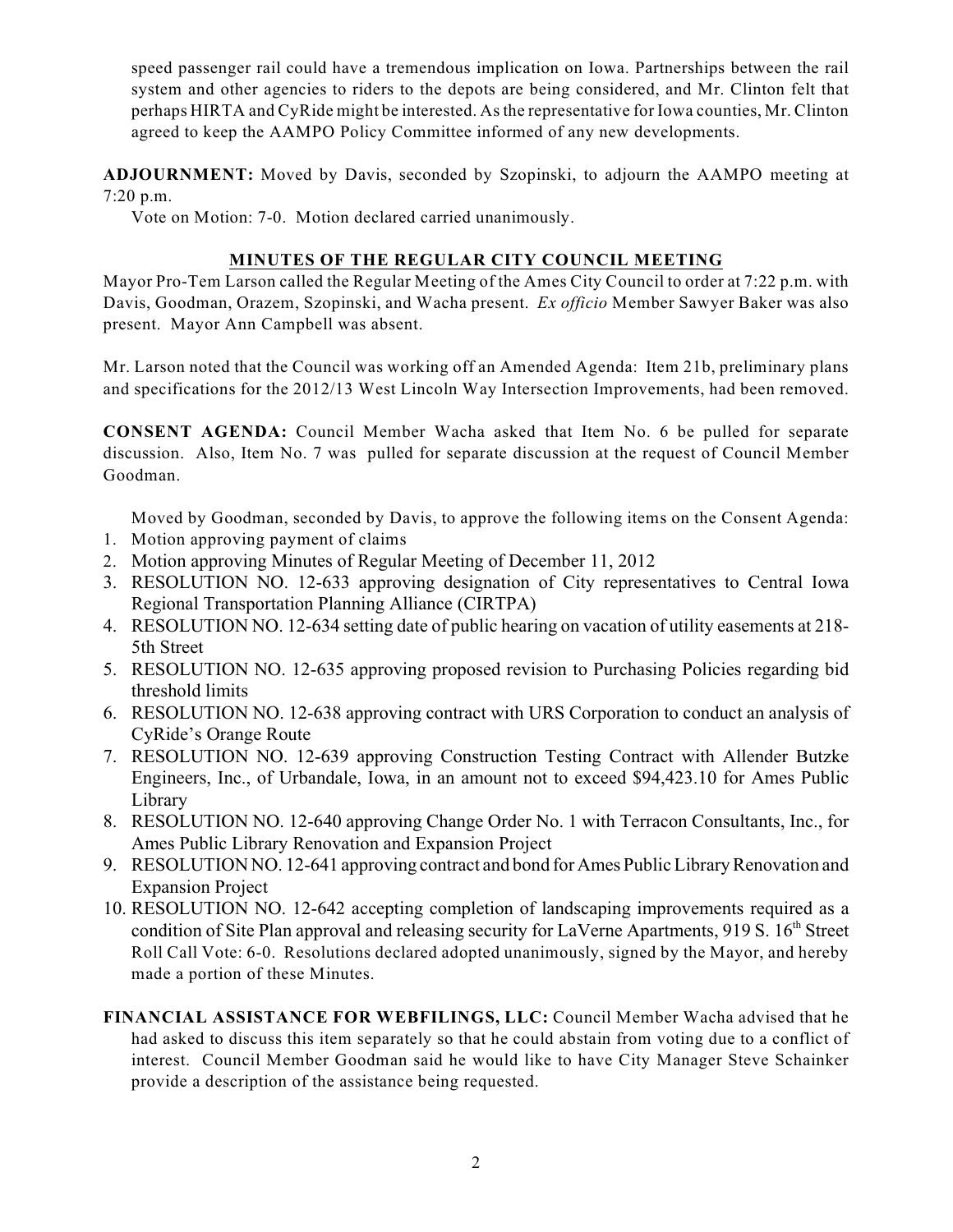City Manager Steve Schainker asked Dan Culhane, President and CEO of Ames Economic Development Commission, to provide more information about the project and financial assistance being sought. Mr. Culhane explained that WebFilings had applied for economic development assistance from the Iowa Economic Development Authority (IEDA) with a local match provided by the City in the form of an existing Industrial Property Tax Abatement program. The project will include building expansion and associated computer equipment and furniture/fixtures. Total investment expected for the project is over \$32 million, including a \$1,200,000 loan from IEDA and High Quality Job Program tax credits. An additional 135 jobs are expected to be created with a base wage of \$45,000 year. According to Mr. Culhane, WebFilings is a rapidly growing software company in Ames that is making a significant investment of capital to expand without the cost of additional City infrastructure. He reported that WebFilings has an excellent track record of meeting all State of Iowa and City of Ames obligations. The local match for the State assistance is \$240,000; however, that would be met by the already-existing City tax abatement.

Moved by Goodman, seconded by Davis, to adopt RESOLUTION NO. 12-636 endorsing the Iowa Economic Development Authority Application for Financial Assistance for WebFilings, LLC, with industrial property tax abatement as the local match.

Roll Call Vote: 5-0-1. Voting aye: Davis, Goodman, Larson, Orazem, Szopinski. Voting nay: None. Abstaining due to a conflict of interest: Wacha. Resolution declared adopted, signed by the Mayor, and hereby made a portion of these Minutes.

**FINANCIAL ASSISTANCE FOR AMCOR RIGID PLASTICS USA, INC.:** Dan Culhane explained that this project would include improvements to the existing building as well as new production equipment. It is expected to retain 150 full-time jobs in Ames. Total investment for the project is over \$24 million, including a \$175,000 forgivable loan from the IEDA as well as various state tax incentives. The local match consists of a \$35,000 forgivable loan to be funded with \$17,500 from the City's Economic Development Fund and \$17,500 from the Ames Economic Development Commission.

Moved by Wacha, seconded by Szopinski, to adopt RESOLUTION NO. 12-637 approving the contract for economic development financial assistance with Iowa Department of Economic Development and AMCOR Rigid Plastics USA, Inc., and Agreement for local match in the form of a forgivable loan.

Roll Call Vote: 6-0. Resolution declared adopted unanimously, signed by the Mayor, and hereby made a portion of these Minutes.

**PUBLIC FORUM:** No one came forward to speak during this time.

# **NEW CLASS C LIQUOR LICENSE & OUTDOOR SERVICE FOR CHIPOTLE MEXICAN**

**GRILL:** Moved by Goodman, seconded by Davis, to approve a new Class C Liquor License & Outdoor Service for Chipotle Mexican Grill, 435 South Duff Avenue.

Vote on Motion: 6-0. Motion declared carried unanimously.

**MAIN STREET CULTURAL DISTRICT JANUARY DOLLAR DAYS:** Moved by Davis, seconded by Szopinski, to adopt/approve the following:

- a. RESOLUTION NO. 12-643 approving suspension of parking regulations and enforcement in Central Business District (CBD) from 8:00 a.m. to 6:00 p.m., Thursday, January 24, through Saturday, January 26
- b. Motion approving Blanket Temporary Obstruction Permit for CBD sidewalks from 8:00 a.m.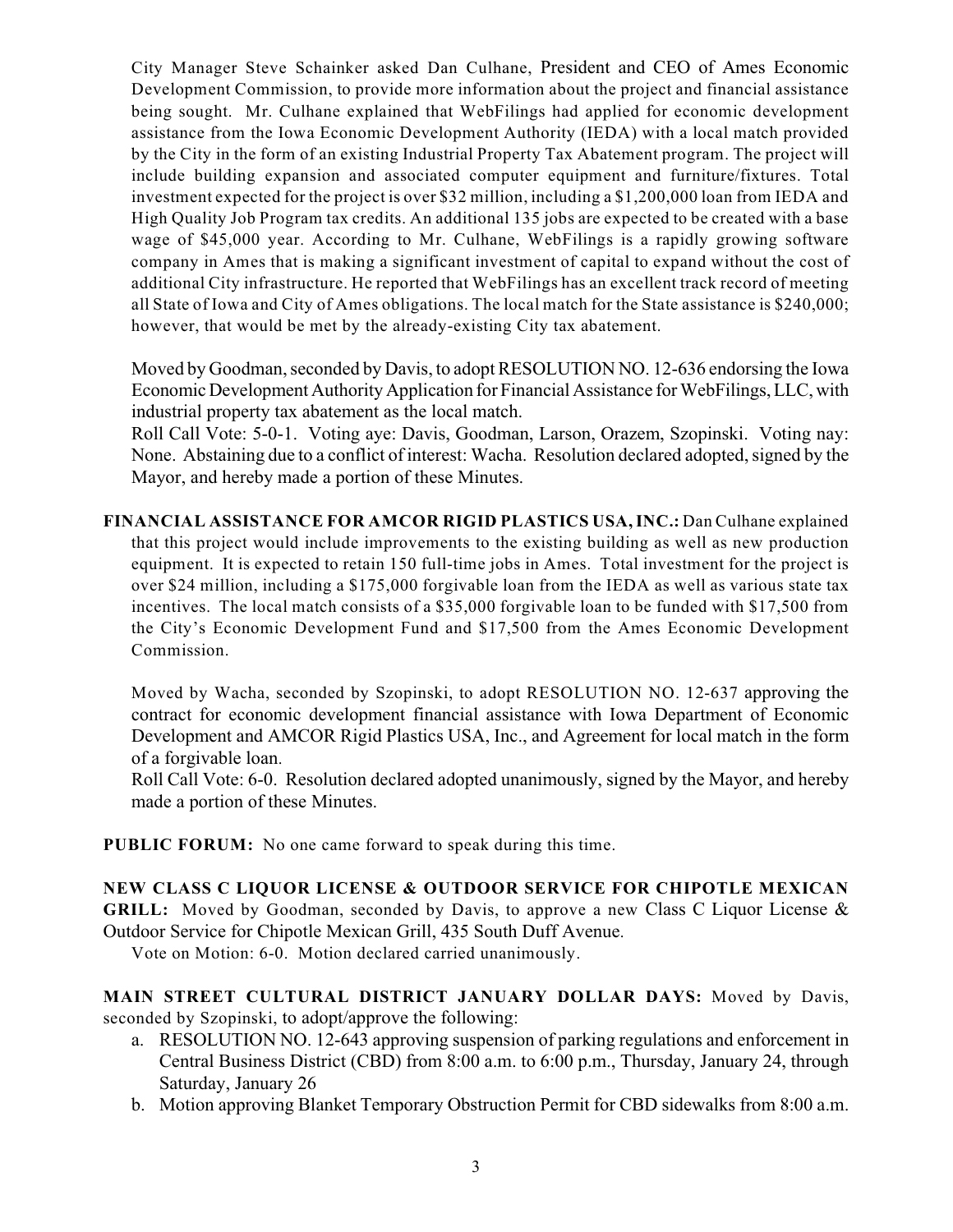to 6:00 p.m., January 24 - 26

c. Motion approving Blanket Vending Permit for entire CBD for January 24 - 26

d. RESOLUTION NO. 12-644 approving waiver of fee for Blanket Vending Permit

Roll Call Vote: 6-0. Resolutions/motions declared adopted/approved unanimously, signed by the Mayor, and hereby made a portion of these Minutes.

**HEARING ON NUISANCE ASSESSMENT:** Mayor Pro-Tem Larson opened the public hearing. No one requested to speak, and the hearing was closed.

Responding to an inquiry from Council Member Wacha as to how the City learns of the sidewalk safety hazard, Public Works Director John Joiner advised that, more often than not, the safety issue comes to staff's attention through a citizen complaint or comment. There are times, however, when a member of the City staff notices the hazard when he or she is performing his/her job duties.

Moved by Goodman, seconded by Wacha, to adopt RESOLUTION NO. 12-645 assessing the costs of sidewalk repair and certifying assessment to Story County Treasurer. Roll Call Vote: 6-0. Resolution declared adopted unanimously, signed by the Mayor, and hereby

made a portion of these Minutes.

**POWER PLANT FIRE RISK MITIGATION:** Electric Services Director Donald Kom advised the Council that the Professional Services Contract for Fire Risk Mitigation that had been awarded by the City Council on February 14, 2012, to Black & Veatch of Kansas City, MO, included a provision that would allow the City to renew the contract for up to four additional one-year terms. It was stated by Mr. Kom that that contract allows the Power Plant to have an engineering firm with fire protection expertise or a fire protection firm to act as the Owner's Engineer/ Designer/Representative for various fire risk mitigation studies, for the preparation of specific fire system and installation design and specifications, and for fire system installation management, inspection, and testing.

According to Mr. Kom, Black & Veatch had produced a report outlining fire suppression options for the Fuel Forwarding Building, the oil tank, and the GT1 engine compartment. The low-cost fire suppression system appeared to be a "CO2" option for the engine compartment with "water misting" second, but with nearly a \$130,000 increase in cost. After much deliberation, staff had decided to pursue fire risk mitigation projects with CO2 as a viable option for fire protection. Black and Veatch was unable to consider CO2 as an option given the standards stated in its Power Plant Fire Risk Mitigation Projects – Phase 1 Report, i.e., "The B&V QMS Standard for Carbon Dioxide Fire Suppression (Energy-Std-3-03113-02303, Rev.3) explicitly states that CO2 systems shall not be specified and installed in areas subject to occupancy by personnel." On October 31, 2012, staff had a conference call with Black & Veatch over the standard and came to an understanding that the City would be better served if a different engineering firm were used.

Due to Black & Veatch's standard, staff recommended canceling the contract with that firm and awarding it to the firm that had the second highest score when the proposals were evaluated. Mr. Kom noted that, per the contract between the City and Black & Veatch, a termination notice must be given at least 15 days prior to when it was going to be effective; therefore staff recommended issuing the termination notice with an effective date of January 10, 2013.

Mr. Kom emphasized that the contract will be for the period from January 2013 through June 30, 2013, which will enable future renewals to coincide with the City's fiscal year. The prospective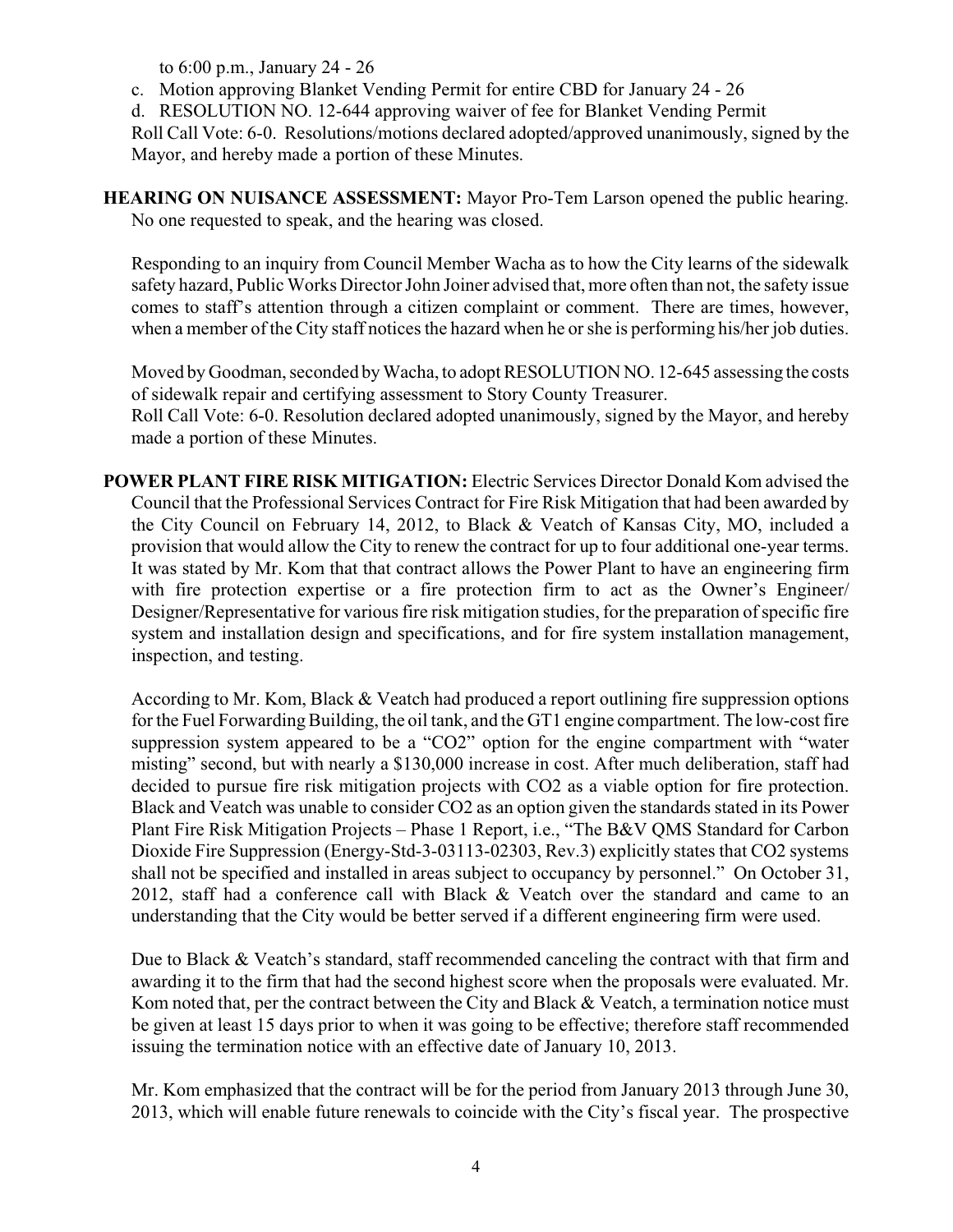new contract also included provisions that would allow it to be renewed for up to four additional 12-month periods (for a total contract length of not more than five years). Renewals periods are at the City's option and will be contingent upon approval by the City Council. Staff believes that consistency in the engineering firm for the next several years will be advantageous in keeping contractors accountable for implementing the engineered work. In order to accomplish the needed protection in the most economical way possible, the assistance of a specialized engineering firm is needed to prioritize and establish a sensible path to react to individual recommendations of the City's insurance carrier. Director Kom reported that funding was available from the 2012/13 Capital Improvements Plan in the Power Plant Fire Protection System Project.

City Manager Schainker reported to the Council that \$25,433.88 had already been spent under the contract with Black & Veatch; however, the information provided by them to date can be utilized to design fire suppression projects for the fuel tanks and fuel pumping system.

Mr. Kom told the Council that the work is necessary for fire risk mitigation to protect critical Plant equipment. Using CO2 in fire suppression is a viable, low-cost option accepted and offered by General Electric, Westinghouse, and others; the City already uses CO2 for fire suppression in the GT2.

Moved by Davis, seconded by Wacha, to adopt RESOLUTION NO. 12-646 to direct staff to issue a termination notice to Black & Veatch of Kansas City, Missouri, with an effective date of January 10, 2013.

Roll Call Vote: 6-0. Resolution declared adopted unanimously, signed by the Mayor, and hereby made a portion of these Minutes.

Moved by Davis, seconded by Szopinski, to adopt RESOLUTION NO. 12-647 awarding a contract to Burns & McDonnell of Chesterfield, Missouri, for Professional Services for Fire Risk Mitigation in an amount not to exceed \$50,000.

Upon being questioned by Council Member Orazem, Mr. Kom told the Council that Black & Veatch believed the use of CO2 was a liability issue for its company. He noted that the engine compartment in Ames' case is so small that a human being could not fit in it; however, it amounted to a company policy for Black & Veatch.

Roll Call Vote: 6-0. Resolution declared adopted unanimously, signed by the Mayor, and hereby made a portion of these Minutes.

**ATHEN PROPERTY ON GEORGE WASHINGTON CARVER AVENUE:** City Manager Schainker reviewed the direction given by the City Council on December 11, 2012, regarding the Athen Land Use Policy Plan amendment request. Staff had been given direction to work with the applicant to finalize the Development Agreement for the cost-sharing of the sanitary sewer improvements.

Council Member Szopinski recalled that the Council had discussed, on December 11, 2012, the impact to the payback time for the Council's previous commitment to the Northern Growth Area if additional properties in another area were annexed to the City. She also remembered that concerns had been shared about the pending shortage of residential lots. Ms. Szopinski said that, according to a document provided by City staff around the dais, 325 acres could account for 1,600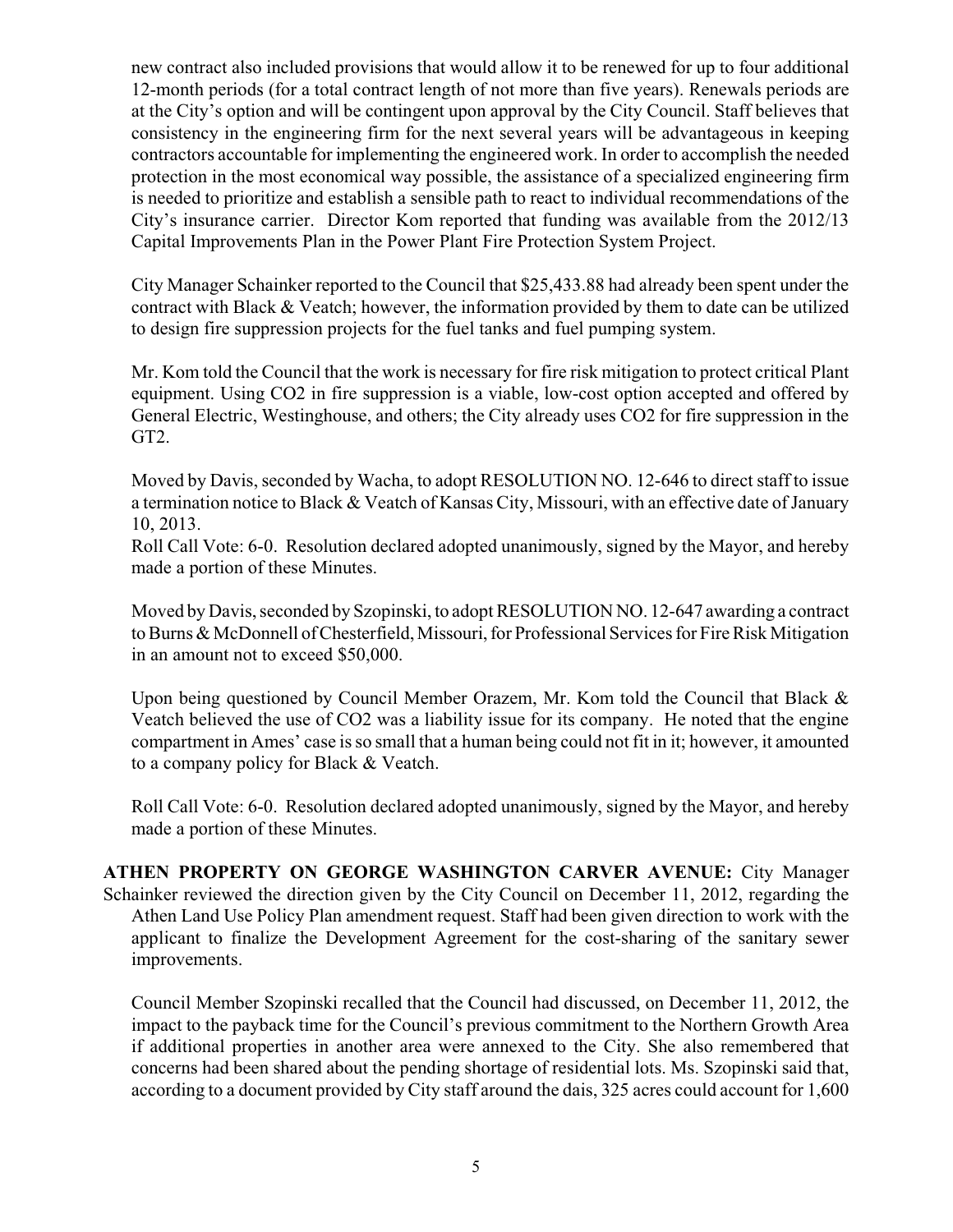homes. Staff had reported to the Council that approximately 200 homes are built annually, which would provide lots for approximately eight years.

Council Member Goodman shared his belief that the purpose of the LUPP is to give predictability as to where Ames will expand. According to Mr. Goodman, people purchase property based on the Plan, and if it is allowed to change at every request, there is no predictability, and that frustrates residents. He also raised the issue of the Council changing the emergency service rubric so that additional flexibility could be gained as to where development occurred. What was being requested now was not part of the emergency service rubric; it did not take into account this type of development, i.e., assisted living facility, that could account for many emergency calls. Mr. Larson shared that he had had email from one person, and that person does not live in the area, who listed specific arguments against approving the change; otherwise, all comments had been positive.

Council Member Wacha explained that past Council members had taken a "hard line" and did not allow any development unless it was to be located in the Southwest Growth Area; therefore, it was "Southwest or nothing," and the City "got nothing." He shared his preference that the City allow the development of two areas in parallel to get plenty of inventory for the future and let the market decide where people want to live rather than to risk not having any residential growth by forcing people to live in one area.

Council Member Orazem recalled that a request had come in from the developer of another tract of land in the Southwest for the City to provide tax incentives to this proposed senior housing complex. The City opted not to provide tax abatement. The owners of the prospective senior housing chose not to locate in that area, but are now wanting to build on the Athen property without tax abatement. He was aware that the Southwest had been determined, "for whatever reason," as the Growth Area to be incentivized; however, they have had 20 years to develop in that area, and very little has happened. It was noted by Mr. Orazem that, in this case, the developer is taking the risk and the developer is paying for the infrastructure.

Council Member Szopinski cited her philosophical difference; by letting the market decide, the market isn't necessarily going to be concerned about where the City needs to invest in the future or enhancing emergency services, e.g., additional fire stations. Mr. Goodman said that the City changed the way it looked at fire service to allow areas outside of the Growth Areas.

Council Member Orazem disagreed and said that he believed that the City had a more rational way of defining service. The more rational way of defining service was to determine where was the density of the population and how rapidly was the City meeting the needs of the population. He pointed out that that proved to be a very different answer that involving areas where no one lived. Council Member Goodman contended that the more rational way to delivery fire service was to give residents criteria that matters even if they do not have a fire. The City should consider how long it takes for emergency service-provides to reach their residence. Mr. Goodman pointed out that the current rubric being used only uses existing calls. Council Member Orazem said that the City Council had received a fire report that was not based on actual calls; it listed the likely length of time to various locations where there currently are no buildings. That report indicated that emergency services responded to 82% of the community in five or fewer than five minutes. Council Member Goodman argued that the rubric being used now is different that what was formerly used. The former rubric was 85% of the calls in the entire community were reached within five minutes. Now it uses "real calls," many of which take place in the most dense areas that are closest to fire stations, which is a very different way to look at fire service when the call is in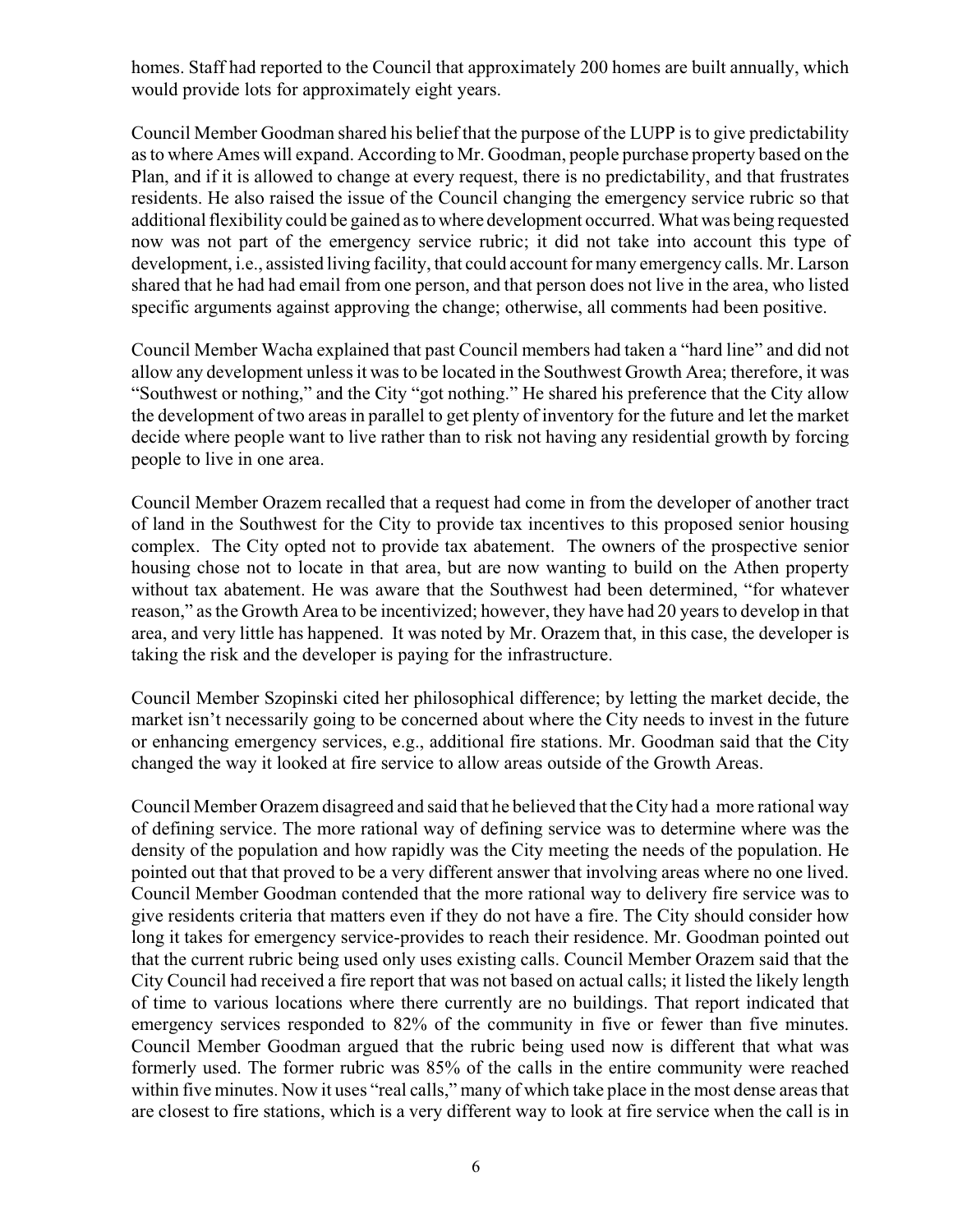North B; it does not get taken into account unless there is an actual fire. Council Member Szopinski said real calls could very much change when there is a Senior Living Community located in Area A, since it is a higher-need population for emergency services. In additional, those services would be drawn away from the core of the City.

Ms. Szopinski said that an issue that she wanted to discuss was the City's investment in an area that already had an already high inventory of available land. She asked why the City would add more.

Mr. Schainker summarized that the City was being requested to designate the subject property as Urban Residential on the Urban Fringe Plan and include the subject site as an Allowable Growth Area in the LUPP. He distributed a map around the dais that showed the number of acres and existing and potential dwelling units located inside and outside of the current city limits.

Council Member Goodman compared the current LUPP to that adopted in 1997. He feels that the Plan, due to the number of changes requested by developers and real estate investors and granted, gives an unrealistic level of commitment to the future. According to Mr. Goodman, any time property is added and its formerly designated use changed, it changes the market reality.

Council Member Larson pointed out that Area A is a very economic area for the City to develop. He stated that he had only positive comments from residents except for one, and that person does not live in the rural area. According to Mr. Larson, even the neighbor immediately adjacent to the property in question is supportive of the changes and the anticipated development of the Athen property. He said that he could not find any negatives with the proposal. It was also noted by Mr. Larson that for the City to develop infrastructure (sewer and water) to the Athen property would be extremely expensive based on the numbers of acres that it would be annexing; that expense will be borne by the developer.

It was the opinion of Mr. Larson that there were always going to be changes in the marketplace that affect different people. Council Member Goodman disagreed by stating that control of government changes is in the hands of a few.

Mayor Pro-Tem Larson asked the Council to take formal action to approve or deny the two requested Map amendments.

Moved by Davis, seconded by Orazem, to adopt RESOLUTION NO. 12-648 approving designation of the subject property as Urban Residential in the Urban Fringe Plan. Roll Call Vote: 4-2. Voting aye: Davis, Larson, Orazem, Wacha. Voting nay: Goodman, Szopinski. Resolution declared adopted, signed by the Mayor, and hereby made a portion of these Minutes.

Moved by Davis, seconded by Orazem, to adopt RESOLUTION NO. 12-649 approving inclusion of the subject site as an Allowable Growth Area in the Land Use Policy Plan.

Roll Call Vote: 4-2. Voting aye: Davis, Larson, Orazem, Wacha. Voting nay: Goodman, Szopinski. Resolution declared adopted, signed by the Mayor, and hereby made a portion of these Minutes.

Council Member Goodman noted that City staff was formerly directed to work with the developers to finalize the Development Agreement for property in the North B area. He wanted to ensure that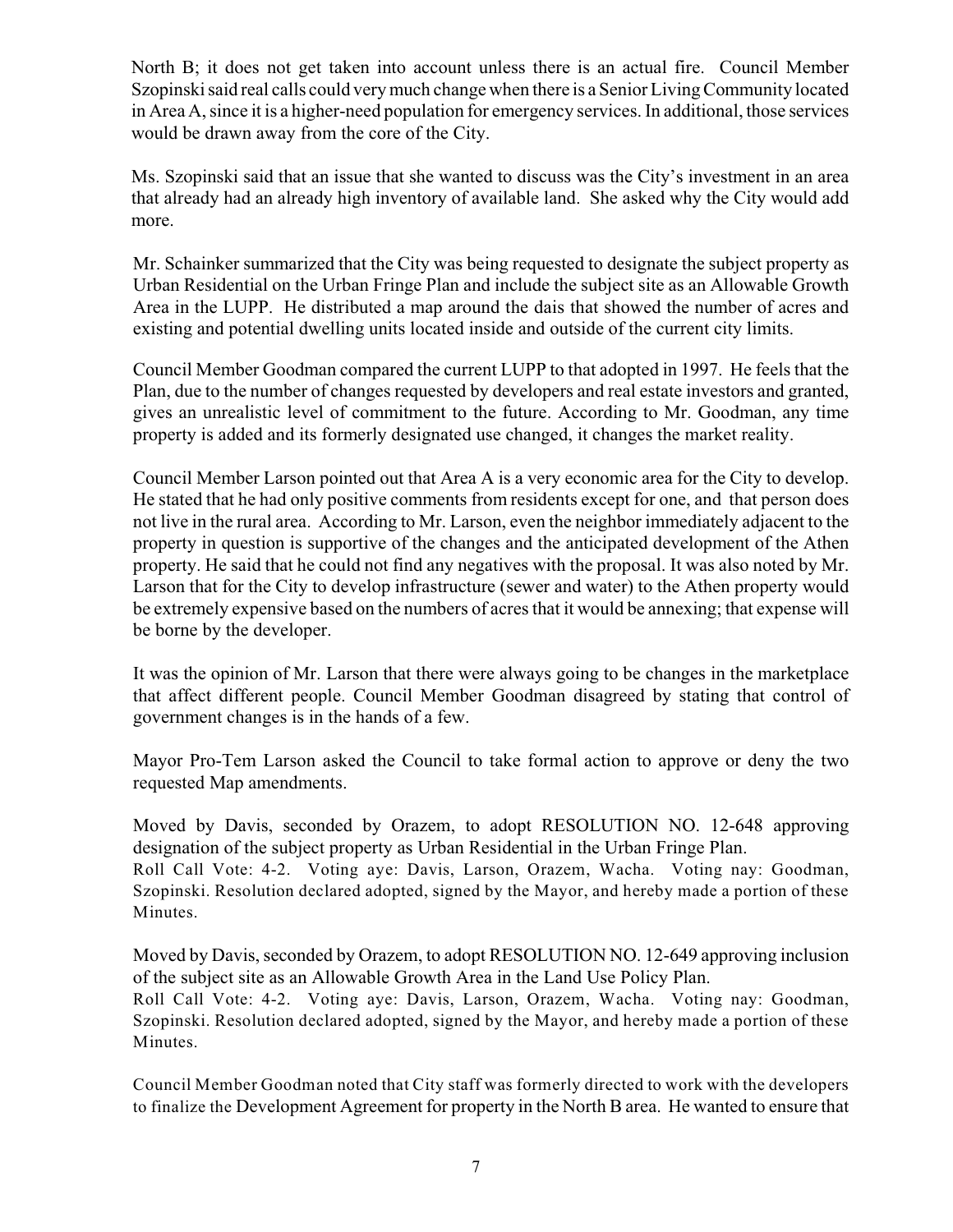that would come back to Council before the annexation agreement for the Athen property. Mr. Schainker reported that he and Assistant City Manager Bob Kindred had met with one of the developers yesterday. One of the developers had already signed the Agreement. Mr. Schainker said he was aware that Council wanted to see the Developer's Agreement for the property in North B and vote on it first before the City moves ahead with the annexation of the Athen property.

**SOUTH FORK SUBDIVISION, 3<sup>RD</sup> ADDITION:** Assistant City Manager Bob Kindred, serving as Acting Director of Planning and Housing, recalled that the City Council had, on July 10, 2012, approved a revised Preliminary Plat for the South Fork Subdivision. The revised Plat included the extension of Beedle Drive and Cochrane Parkway with the anticipated development of ten additional lots. He advised that the proposed Final Plat includes ten residential lots and an outlot for further development. Mr. Kindred told the Council that all required subdivision improvements had been completed except the final asphalt surface and street trees. Separate Letters of Credit had been received by the City Clerk for those, and the City Council was asked to accept the public improvements already completed.

Moved by Goodman, seconded by Davis, to adopt RESOLUTION NO. 12-650 accepting partial completion of public improvements for South Fork Subdivision,  $3<sup>rd</sup>$  Addition. Roll Call Vote: 6-0. Resolution declared adopted unanimously, signed by the Mayor, and hereby made a portion of these Minutes.

Moved by Goodman, seconded by Davis, to adopt RESOLUTION NO. 12-651 approving the Major Final Plat for South Fork Subdivision,  $3<sup>rd</sup>$  Addition. Roll Call Vote: 6-0. Resolution declared adopted unanimously, signed by the Mayor, and hereby made a portion of these Minutes.

**REVISION TO 2012/13 ANNUAL ACTION PLAN PROJECTS AND BUDGET:** Housing Coordinator Vanessa Baker-Latimer summarized the reallocation recommendations in connection with the City's Community Development Block Grant (CDBG) Program. She said that it was felt that the suggested budget adjustments for fiscal year 2012-13 would have a greater impact on meeting the City Council's goals of strengthening neighborhoods and providing better utilization of the CDBG funds and programming for the current year.

Ms. Baker-Latimer said that, as part of the ongoing budget review and update, the 2011-12 rollover balance ended up being approximately \$20,000 less than anticipated in the Action Plan (\$600,000 to \$579,000). Because the rollover amount was lower than the projected revenue, the City needed to adjust the budget to reflect the amount indicated in the Housing and Urban Development (HUD) System.

The adjustments being proposed were as follows:

- 1. Increase the Operation and Repair (Acquisition/Reuse) Program from \$62,500 to \$97,500.
- 2. Reinstitute the Deposit Assistance Program (Renter Affordability), changing the budget from \$0 to \$80,141.
- 3. Removing the Dangerous Building Program (Slum & Blight) Program.
- 4. Reducing the Neighborhood Home Improvement Program from \$426,021 to \$386,086 (due to it coming in under-budget).
- 5. Removing the Single-Family Conversion Project.
- 6. Leaving the Homebuyer Assistance Program at \$115,500.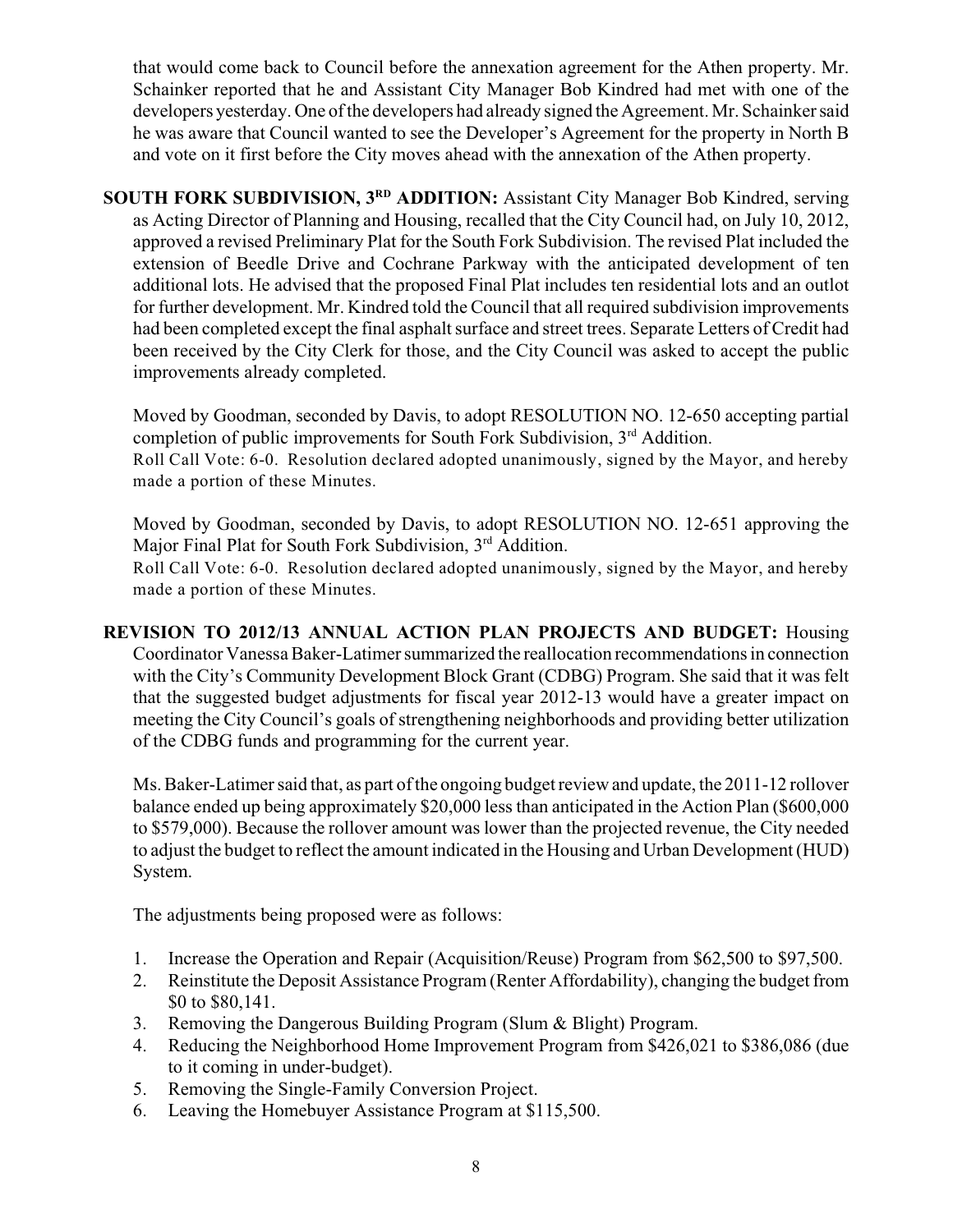- 7. Lowering the Neighborhood Infrastructure Improvements Program from \$378,896 to \$352,820.
- 8. The Program Administration costs would remain at \$113,229.

Council Member Orazem expressed desire that the City continue with work with Habitat for Humanity. Council Member Wacha said that he preferred continued work be done to convert rental units to single-family ownership. Ms. Baker-Latimer explained that the conversion program had become stagnant; the City had attempted to make the Single-Family Conversion Program (SFC) successful, but had failed on its two previous efforts. She specified that feedback from property owners indicated that they had a greater need to rehabilitate and maintain the units as rentals, rather than to sell them. Council Member Wacha noted his desire that additional attempts be made in the future to convert rental units to single-family ownership.

Council Member Larson noted his desire to continue with the Dangerous Building Program (slum and blight) as unsightly residential properties remain in that state. City Manager Schainker explained that there are "objectionable" buildings that are not a dangerous building per se - no structural deficiencies, but seriously lacking in aesthetics. The City does not currently have a means to force improvements on privately owned homes due to what some consider to be unsightly.

Moved by Wacha, seconded by Goodman, to adopt RESOLUTION NO. 12-652 approving the reallocation of the 2012-13 Action Plan projects and budget for the City's Community Development Block Grant Program, as proposed by staff.

Roll Call Vote: 6-0. Resolution declared adopted unanimously, signed by the Mayor, and hereby made a portion of these Minutes.

**FINDINGS OF AIRPORT USER MEETING REGARDING AIRPORT TERMINAL BUILDING:** Transportation Engineer Damion Pregitzer introduced personnel present from Bolton & Menk engineering firm and Architectural Alliance, a firm specializing in airport design.

Mr. Pregitzer presented the findings of the input received at public meetings held to solicit feedback from various airport user groups as to the space needs of a new Terminal Building. That feedback would be used to assist the City to identify a funding strategy, estimate the costs, and develop a conceptual design. According to Mr. Pregitzer, the groups participating in the discussion were Iowa State University (ISU), private hangar owners, corporate jets, business charters, Light Sport - Recreational, Glider Club members, frequent itinerant/visitor flights, and Ames Chamber, and Visitors & Convention Bureau. Suggestions that were offered focused on having a more modern feel with modern amenities while maintaining a relaxing and inviting atmosphere. A majority of the feedback also focused on the use of the current building and how there is a significant lack of up-to-date pilot facilities.

Summarizing, Mr. Pregitzer advised that the Airport user feedback indicated a desire for (1) an Airport Terminal that would serve as an important gateway to the community, (2) an Airport Terminal that would provide pilot amenities and aviation customer services, (3) an extension of Runway 01/19 to promote/facilitate ongoing growth and use of the Airport, and (4) improved service for winter maintenance of the runways.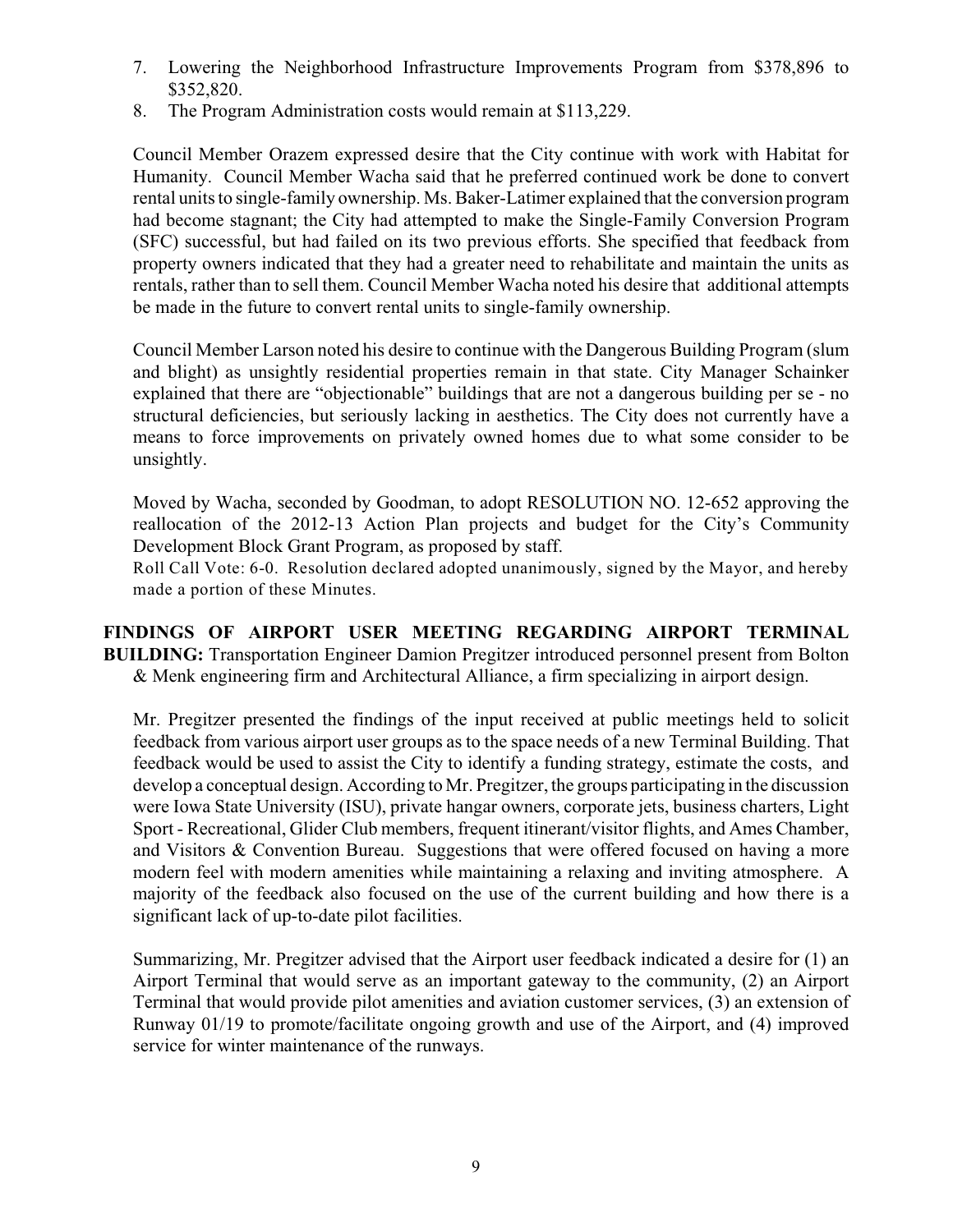According to Mr. Pregitzer, a critical issue that was brought to the attention of staff was that the new terminal building needed to have overnight covered storage for aircraft through an attached hangar space.

It was noted by Mr. Pregitzer that a terminal building did not qualify under the category of "airside" improvements (runway, taxi-ways, air nav-aids). In all likelihood, the City should count on only \$450,000 (\$150,000 for each of the next three years) from federal funds for a terminal/hangar building. Mr. Pregitzer said that that funding situation would be significant when developing a funding strategy for the improvements and approaching potential funding partners.

According to Mr. Pregitzer, assuming adequate funding sources could be identified, a realistic time line for implementation of the improvements would be at least eight years.

Mr. Pregitzer presented the identified conceptual layouts, for budgeting purposes only, that had been created by Architectural Alliance of Minneapolis, Minnesota, for a new Terminal Building with an attached hangar. The architect had also put together a draft Building Program showing the minimum-to-ideal range of square footages for each respective use along with three average cost ranges for construction. Based on feedback from the Airport User Meetings, the anticipated range in square footage for the new Terminal Building would be from 5,885 to 7,290. An attached hangar would be expected to be 12,000 square feet. The estimated project cost for that scenario was presented. Mr. Pregitzer emphasized that the size of the Terminal Building, attached hangar, and their associated construction costs were only to illustrate current market value for that type of improvements.

Council Member Goodman asked if the City would have payback on its investment. Mr. Pregitzer replied that the City would make the additional investment in the Airport to support the community; it will not pay back 1:1 with hangar rental or fuel sales. However, he noted that many of the people who use the Airport make investments in the community.

Regarding Airside Facilities, Mr. Pregitzer advised that the main Airside facility identified in the user conversations involves a runway extension of approach 01 (to the south) to approximately 7,500 to 8,000 feet. That would include several required steps per FAA requirements. It would also require an Environmental Assessment and Land Acquisition prior to construction. The steps and estimated total costs for each required phase were detailed. At the inquiry of Council Member Larson, it was noted by Mr. Pregitzer that all steps would be eligible for 90% federal funds except for the runway extension. Mr. Pregitzer also advised that the amount of time needed to complete this part of the project was difficult to predict as the completion schedule would be impacted by the need for environmental clearance or condemnation, if required.

The Council was told by Mr. Schainker that direction was needed from the Council regarding the CIP, which currently reflects a terminal project to be built in 2013/14 at a cost of \$2,000,000 financed with \$200,000 Local Option Sales Tax Funds and \$1,800,000 from FAA grant funds. It was emphasized that it had now been determined that that level of funding from the FAA was unrealistic. Mr. Schainker told the Council that the first step would be to decide on the budget. He explained to the Council that it would take time to find potential partners. The costs could range from \$1,471,250 for an enhanced industrial facility to as much as \$4,963,860 for an idea-sized gateway terminal building coupled with an enhanced industrial hangar.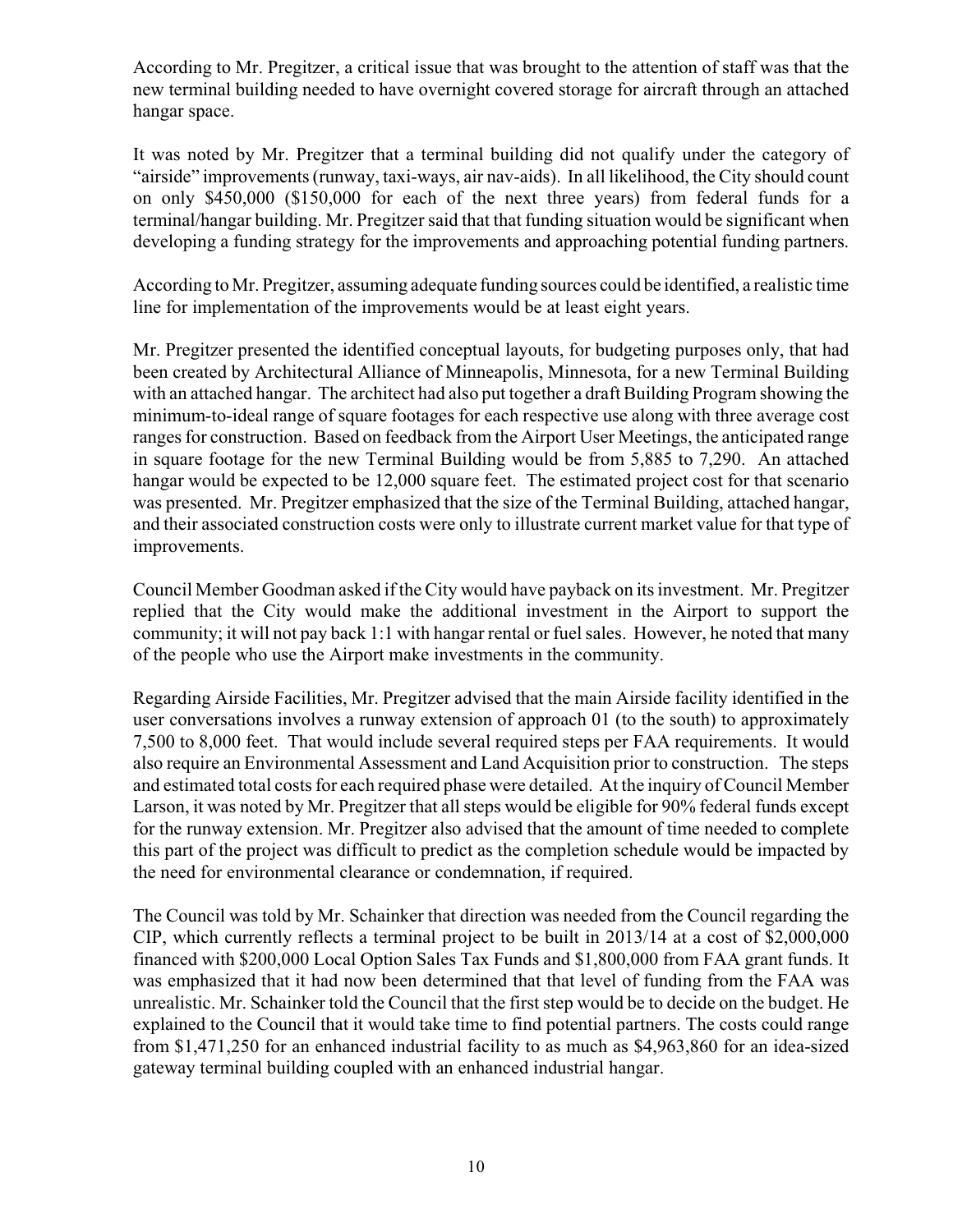Due to the filing deadline, Council Member Larson suggested that the City submit "ranges" to the FAA.

Council Member Goodman suggested that the City give the business community and ISU a chance to review the Findings of Airport Users. City Manager Schainker agreed, but asked the Council to provide direction to staff tonight because it needed to be included in the City's CIP.

Continued discussion ensued as to what amount should be used and from what funding source. Council Member Goodman said he preferred that the Airport Terminal/Hangar be pulled out of the CIP until funding sources were known.

Moved by Wacha, seconded by Orazem, to direct staff to place \$3.2 million in the CIP three years out for the Airport Terminal and Hangar Project with appropriate funding sources to be determined by staff.

Council Member Goodman disagreed with leaving the funding sources open; he believed that the funding source should be property tax. Council Member Davis recommended that City Manager Schainker work out the funding sources.

Vote on Motion: 4-2. Voting aye: Davis, Larson, Orazem, Wacha. Voting nay: Goodman, Szopinski. Motion declared carried.

The consultant from Bolton & Menk advised, referring to the Runway components, that the project would be eligible for federal funding once it had passed the environmental test.

# **2012/13 WEST LINCOLN WAY INTERSECTION IMPROVEMENTS (LINCOLN WAY AND DOTSON DRIVE):** Moved by Davis, seconded by Goodman, to adopt RESOLUTION NO. 12-653 approving the Supplemental Funding Agreement for South Fork Subdivision with Pinnacle Properties Ames, LLC.

Roll Call Vote: 6-0. Resolution declared adopted unanimously, signed by the Mayor, and hereby made a portion of these Minutes.

**PRESENTATION OF RESULTS OF TEAGARDEN DRAINAGE STUDY:** Municipal Engineer Tracy Warner recalled that the City Council had received complaints about storm water flooding that had caused property damage along South Duff Avenue following the rainfall events in August 2010. In response to those complaints, in July 2011, the City Council had approved the usage of Storm Sewer funds to complete a drainage study of the watershed that includes the Ames Airport as well as the Teagarden/Southdale/Emerald Subdivision area. Ms. Warner stated that, for purposes of the Study, the watershed had been divided into three sub-watersheds: South Branch, Middle Branch, and North Branch.

Ms. Warner advised that the City had hired Alfred Benesch & Company to collect data and analyze the watershed drainage concerns. A public meeting to gather comments from land owners and residents within the watershed was held in November 2011. As a result of the meeting, the drainage concerns were categorized into the different types of issues: groundwater, maintenance, and surface drainage. A second public meeting was held where findings and potential solutions to the drainage concerns were shared. Ms. Warner showed a storm water model that was developed to analyze the ability to make public improvements that prevent flooding near and over S. Duff Avenue/U. S. Highway 69.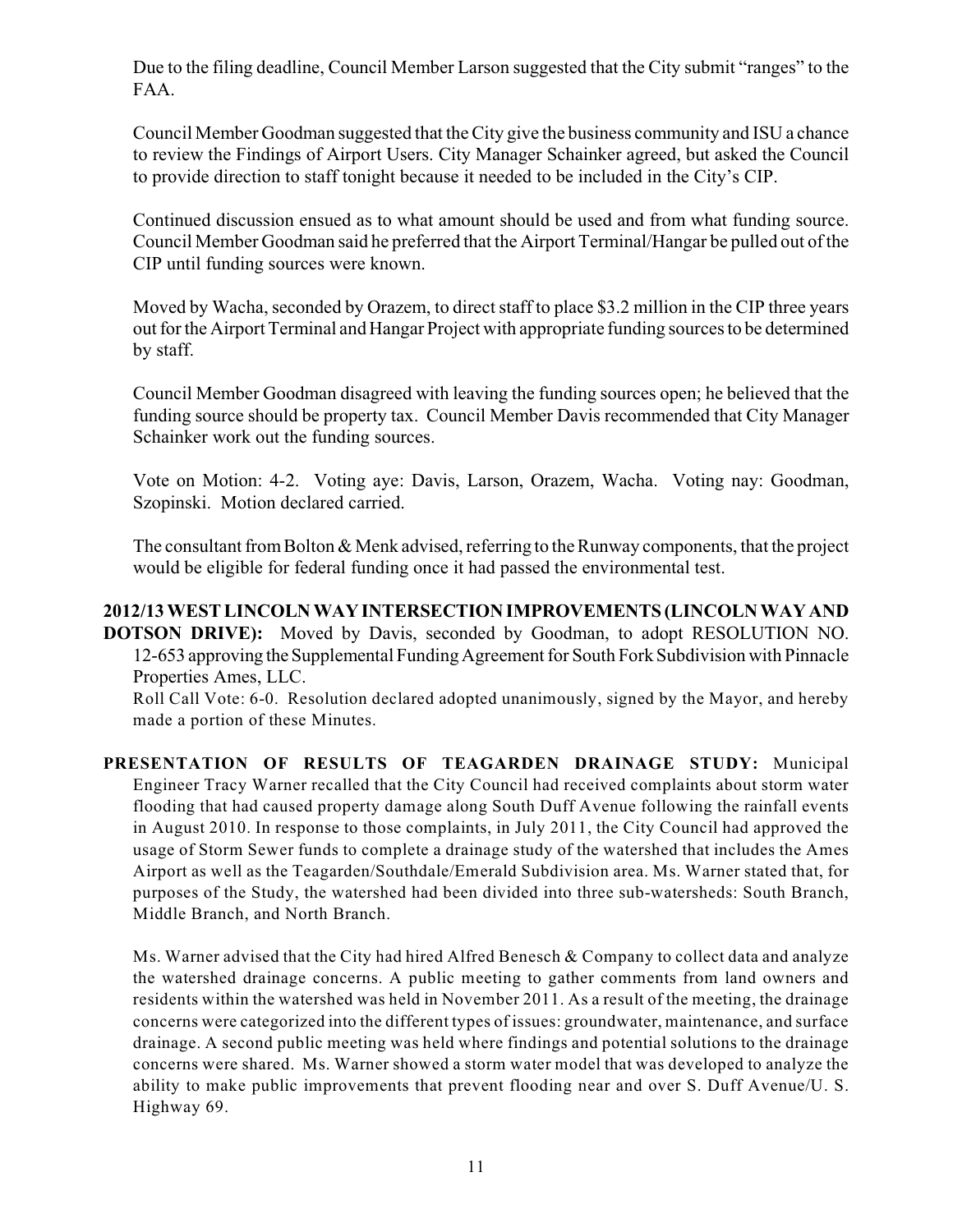It was explained by Ms. Warner that in March 2012, Benesch closed its Ames engineering consulting office. City staff is still without a final report as required in the contract and no definitive schedule had been provided.

Each of the issues was detailed, as follows:

- 1. Maintenance Improvements \$150,000. The drainage concerns categorized as maintenance exist primarily along the existing cunette in the residential subdivision east of S. Duff Avenue/U. S. Highway 69. It was noted that maintenance of the cunette is included in the Draft CIP in Year 2013/14 as part of the Low-Point Drainage Improvements with an estimated cost of \$150,000 from Storm Sewer Utility Funds.
- 2. South Branch Improvements \$600,000. Approximately half of the sub-watershed for the South Branch lies west of the Airport. The runoff from that area then flows through the south portion of the Ames Airport property before going back onto property located outside of the Ames corporate limits. The South Branch combines with the Middle Branch north of Garden road, which then flows into the existing cunette.
- 3. Middle Branch Improvements \$555,000. The Middle Branch is the smallest sub-watershed of the three drainage areas analyzed. The drainage area begins east of the Airport runway and includes the property at 3409-3413 S. Duff Avenue, which requested rezoning in Summer 2011. The analysis revealed a need to add a detention basin west of S. Duff Avenue/U. S. Highway 69 to prevent flooding along the roadway at an estimated cost of \$345,000. Staff recommended improvements to the Middle Branch drainage way (both east and west of S. Duff Avenue/U. S. Highway 69) at an estimated cost of \$210,000.
- 4. North Branch Improvements \$750,000. The North ranch also begins west of the Airport property. It contains three of the four detention basins present on Airport property. Commercially developed property along S. Duff Avenue/U. S. Highway 69 and residential development east of S. Duff Avenue/U. S. Highway 69 also flow into the North Branch.

According to Ms. Warner, in order to prevent overtopping of S. Duff Avenue/U. S. Highway 69 during a 100-year flood event, the Teagarden Drainage Study recommended adding a detention basin in the vicinity of the property located at 3115 S. Duff Avenue. The estimated cost to create a basin is \$610,000. In addition to the added detention basin, storm sewer improvements along Jewel Drive from Opal Drive to 500 feet west are recommended.

After being questioned, Ms. Warner advised that public improvements recommended from the study will need to be prioritized for inclusion in the CIP. Since portions of the Middle and North Branch improvements involve private property, cost-sharing arrangements with land owners/developers will need to be finalized before the City may proceed.

City Manager Schainker noted that no action was being asked of the Council tonight. Staff was merely trying to prepare them for the CIP discussion. City Council Member Wacha shared that the plan as presented by staff looked good to him.

**CITY HALL RENOVATION PROJECT:** Assistant City Manager Kindred provided the history behind the Renovation of City Hall project. On November 27, 2012, staff had recommended that Council approve a Change Order to the architectural and engineering agreement with Shive-Hattery for a scaled-down Emergency Operations Center (EOC) renovation project in City Hall. That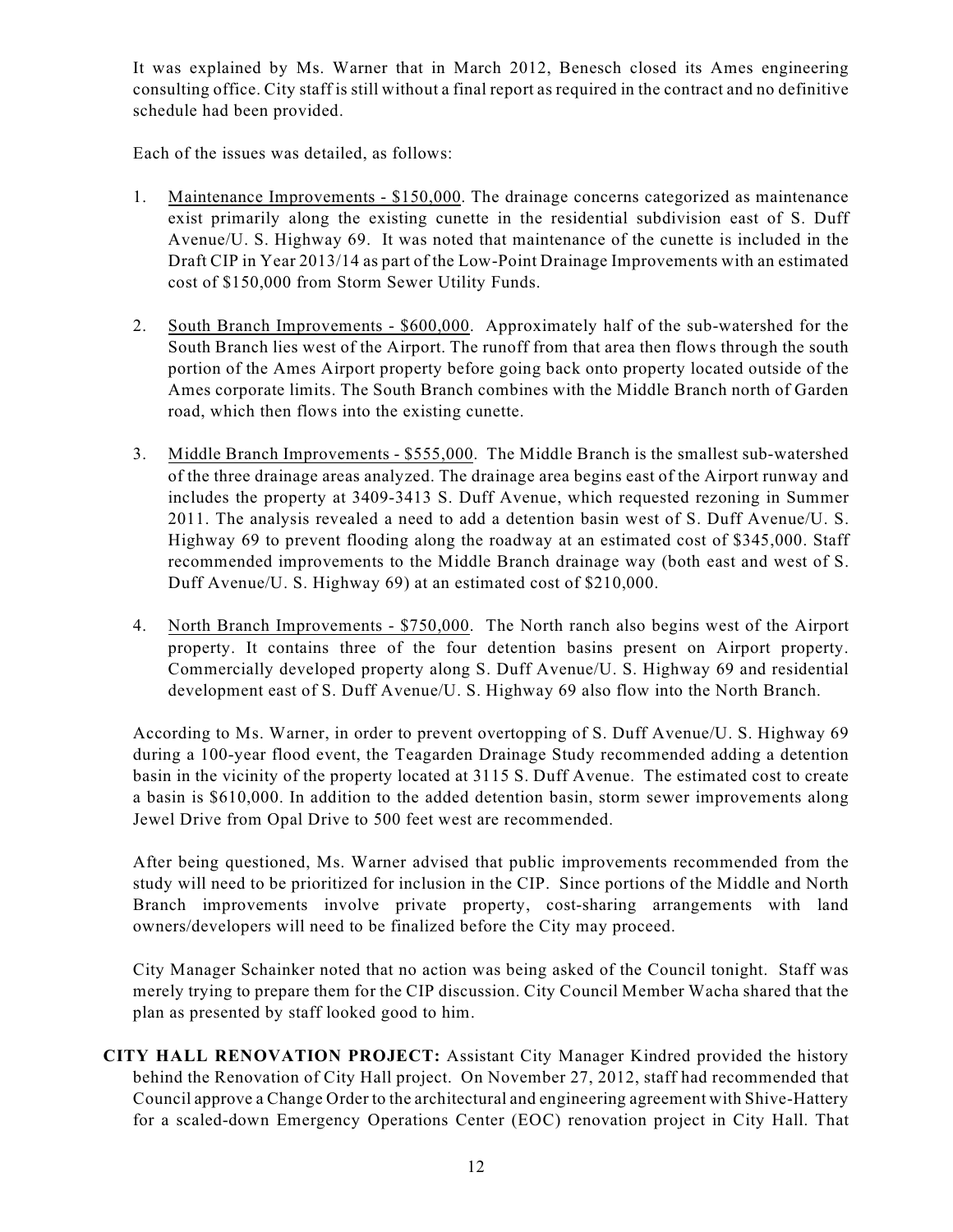Change Order had included an increase in fees of \$42,500 for the additional design work and a deduction of \$28,774 for the construction phase services not rendered in parking of the two earlier failed bids. That created a net increase of \$13,726 to the A  $\&$  E contract, for a grand total of \$128,726. However, staff had discovered that the \$28,774 deduction should not have been removed from the contract. Shive-Hattery intended to use that plus the additional fees to complete the project. The Change order should have been only to add \$42,500, making the total A  $& E$ Agreement at \$157,500.

Council Member Larson explained his frustration that Shive Hattery had missed the mark twice. Russell Schroeder, representing Shive-Hattery, advised that he had not worked on the project personally, but his company would be keeping closer tabs on the project. He also stated that there was difficulty getting local contractors to bid. Shive-Hattery has now attempted to locate potential bidders; they have four commitments. After being questioned, Mr. Kindred advised that there would not be time to hire another firm and still meet the time requirement for the Grant.

Moved by Orazem, seconded by Larson, to adopt RESOLUTION NO. 12-655 rescinding approval of the previous Change Order #2 and approving the updated Change Order #2 to Shive-Hattery for \$35,859 in redesign fees for a total contract amount of \$150,859 if the lowest responsible and responsive bid received is less than \$950,000; or \$17,929 if the lowest responsible and responsive bid received is between \$950,000 and \$1,000,000; or a zero cost increase if the lowest responsible and responsive bid received is over \$1,000,000.

Council Member Goodman stated his preference to rescind the contract with Shive-Hattery and start over.

Roll Call Vote: 4-2. Voting aye: Davis, Larson, Orazem, Wacha. Voting nay: Goodman, Szopinski. Resolution declared adopted, signed by the Mayor, and hereby made a portion of these Minutes.

The meeting recessed at 10:05 p.m. and reconvened at 10:12 p.m.

**EVALUATION OF BUDGET AND TIMING FOR ASSET PROCESS:** Management Analyst Brian Phillips recalled that the City Council had raised several questions about the timing and procedures of the ASSET process at its November 27, 2012, meeting. One of those questions raised was if staff could work with the other ASSET funders to consider a change in the ASSET timing mechanism so the Council's discussion of the services would be more meaningful. Mr. Phillips said that one possibility would be for the City to adopt next year's priorities earlier, such as during the summer, and have a more substantive discussion with the volunteers about foreseeable needs in the community at that time. Council Member Larson suggested that the meeting involve not only the City, but the other funders as well, in an attempt to find the best strategy.

Council Member Orazem said that he had wondered if the funds were being spread over too many agencies. Mr. Phillips responded that the City pays for services; it depends on how the identified needs can best be addressed.

The ASSET process time line was explained by Mr. Phillips. He said that the City and County funds must be budgeted and certified to the state by mid-March, so the ASSET review and approval must be completed by February.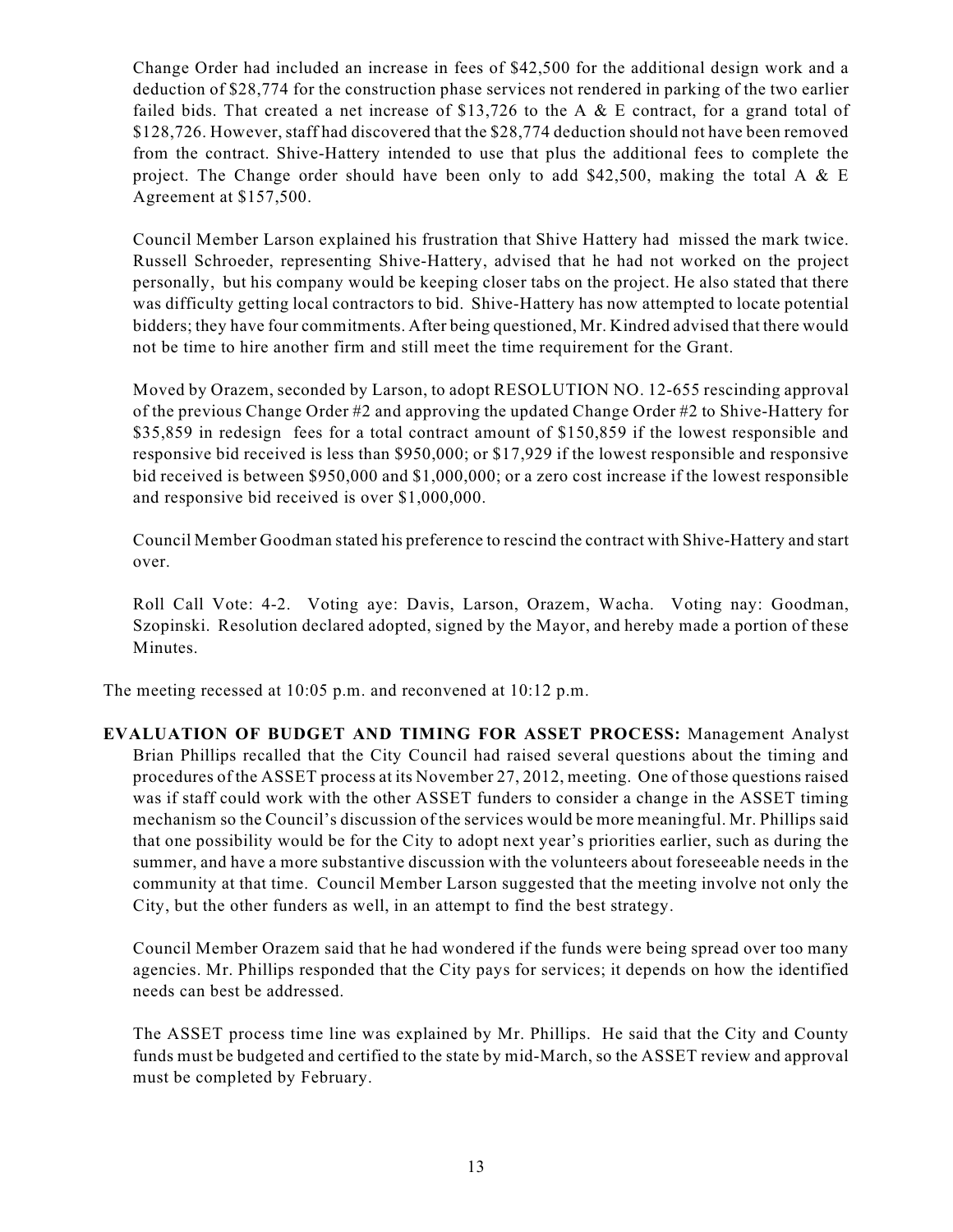Moved by Davis, seconded by Wacha, to direct staff to hold a discussion of the City's ASSET priorities with the volunteers during the summer before allocations and direct staff to ask for budget increase authorizations for each of the four ASSET panels in the future, rather than an increase for all of ASSET, and to direct staff to discuss some other ASSET process modifications with staff from the other funders.

Vote on Motion: 6-0. Motion declared carried unanimously.

#### **ORDINANCE MAKING REVISION TO PARKING REGULATIONS ON ASH AVENUE:**

Moved by Davis, seconded by Goodman, to pass on first reading an ordinance making a revision to parking regulations on Ash Avenue.

Roll Call Vote: 6-0. Motion declared carried unanimously.

Moved by Davis, seconded by Orazem, to suspend the rules necessary for the adoption of an ordinance.

Council Member Szopinski advised that she preferred not to vote on suspending the rules. She did not feel that the reasoning behind suspending the rules was substantiated.

Roll Call Vote: 5-0-1. Voting aye: Davis, Goodman, Larson, Orazem, Wacha. Voting nay: None. Abstaining: Szopinski. Motion declared carried.

Moved by Davis, seconded by Goodman, to pass on second and third readings and adopt ORDINANCE NO. 4135 making a revision to the parking regulations on Ash Avenue. Roll Call Vote: 5-0-1. Voting aye: Davis, Goodman, Larson, Orazem, Wacha. Voting nay: None. Abstaining: Szopinski. Ordinance declared adopted, signed by the Mayor, and hereby made a portion of these Minutes.

**ORDINANCE SETTING STORM WATER RATES:** Moved by Goodman, seconded by Davis, to pass on second reading an ordinance setting storm water rates. Roll Call Vote: 6-0. Motion declared carried unanimously.

**ORDINANCE PERTAINING TO LIGHTING AND ALTERNATIVE LANDSCAPE STANDARD FOR AUTO AND MARINE CRAFT USES:** Moved by Davis, seconded by Szopinski, to pass on second reading an ordinance pertaining to lighting and alternative landscape standards for auto and marine craft trade uses.

Roll Call Vote: 6-0. Motion declared carried unanimously.

**ORDINANCE CORRECTING SCRIVENER'S ERROR IN TABLE 29.805(3) PERTAINING TO PLANNED REGIONAL COMMERCIAL ZONE DEVELOPMENT:** Moved by Wacha, seconded by Goodman, to pass on second reading an ordinance correcting a scrivener's error in Table 29.805(3) pertaining to Planned Regional Commercial Zone Development Standards. Roll Call Vote: 6-0. Motion declared carried unanimously.

**ORDINANCE SETTING SPEED LIMIT ON GRAND AVENUE:** Moved by Szopinski, seconded by Davis, to pass on third reading and adopt ORDINANCE NO. 4134 setting the speed limit on Grand Avenue.

Roll Call Vote: 6-0. Motion declared carried unanimously.